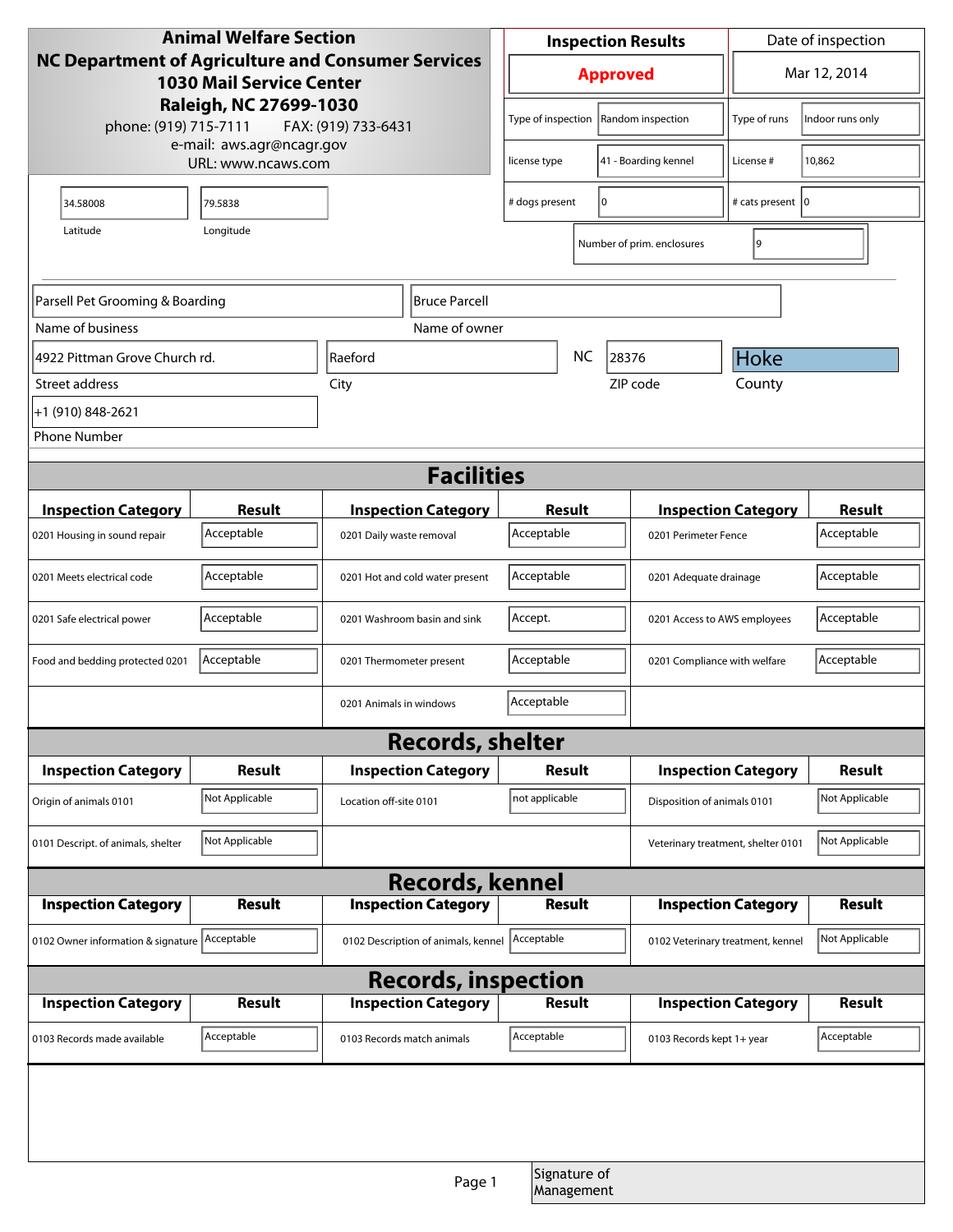| <b>Animal Welfare Section, NCDA&amp;CS</b>       |                                 |                                    | <b>Inspection Results</b> |                                   |                                    | Date of inspection |  |  |
|--------------------------------------------------|---------------------------------|------------------------------------|---------------------------|-----------------------------------|------------------------------------|--------------------|--|--|
|                                                  | Inspection Report, continued    |                                    | <b>Approved</b>           |                                   | Mar 12, 2014                       |                    |  |  |
|                                                  | Parsell Pet Grooming & Boarding | <b>Bruce Parcell</b>               |                           | Raeford                           |                                    | <b>NC</b>          |  |  |
| <b>Indoor facilities</b>                         |                                 |                                    |                           |                                   |                                    |                    |  |  |
| <b>Inspection Category</b>                       | Result                          | <b>Inspection Category</b>         | Result                    | <b>Inspection Category</b>        |                                    | Result             |  |  |
| 0202 Ambient temperature, indoor                 | Acceptable                      | 0202 Ventilation, indoor           | Acceptable                | 0202 Lighting, indoor             |                                    | Acceptable         |  |  |
| 0202 Imperv./Sanitary surf., indoor              | Acceptable                      | 0202 Drainage, indoor              | Acceptable                |                                   |                                    |                    |  |  |
| <b>Outdoor facilities</b>                        |                                 |                                    |                           |                                   |                                    |                    |  |  |
| <b>Inspection Category</b>                       | Result                          | <b>Inspection Category</b>         | Result                    | <b>Inspection Category</b>        |                                    | Result             |  |  |
| 0203 Impervious surfaces, outdoor                | Not Applicable                  | 0203 Housing, 1 per animal         | Not Applicable            |                                   | 0203 Protection from elements      |                    |  |  |
| 0203 Owner advised, outdoor                      | Not Applicable                  | 0203 Drainage, outdoor             | Not Applicable            |                                   |                                    |                    |  |  |
| <b>Primary enclosures</b>                        |                                 |                                    |                           |                                   |                                    |                    |  |  |
| <b>Inspection Category</b>                       | Result                          | <b>Inspection Category</b>         | Result                    | <b>Inspection Category</b>        |                                    | <b>Result</b>      |  |  |
| 0204 Drainage prev. cross contam.                | Acceptable                      | 0204 Fence height >= 5 feet        | Acceptable                | 0204 1:10 ratio, person: human    |                                    | Not Applicable     |  |  |
| 0204 Surf. impervious to moisture                | Acceptable                      | 0204 Enclosure is escape proof     | Acceptable                |                                   | 0204 Cats, $>=$ 4 sq. ft. / adult  |                    |  |  |
| 0204 Prevent contact with wood                   | Acceptable                      | 0204 Solid resting surface         | Acceptable                |                                   | 0204 Cats, $<= 12$ / enclosure     |                    |  |  |
| 0204 Enclosures in sound repair                  | Acceptable                      | 0204 Cats, raised resting surface  | Not Applicable            |                                   | 0204 Cats, 1 litter pan / 3 adults |                    |  |  |
| 0204 Size of enclosure                           | Acceptable                      | 0204 Dogs, supervision if > 4      | Not Applicable            |                                   |                                    |                    |  |  |
|                                                  |                                 | <b>Feeding</b>                     |                           |                                   |                                    |                    |  |  |
| <b>Inspection Category</b>                       | <b>Result</b>                   | <b>Inspection Category</b>         | Result                    | <b>Inspection Category</b>        |                                    | <b>Result</b>      |  |  |
| 0205 Feeding, 1x / day, adult                    | Not Applicable                  | 0205 Feeding, 1 bowl / adult       | Not Applicable            | 0205 Feeding, commercial food     |                                    | Acceptable         |  |  |
| 0205 Feeding, bowl in good repair                | Acceptable                      | 0205 Feeding, quality food         | Acceptable                | 0205 Feeding, bowl is protected   |                                    | Acceptable         |  |  |
| 0205 Feeding, 2x / day, young                    | Not Applicable                  |                                    |                           |                                   |                                    |                    |  |  |
|                                                  |                                 | <b>Watering</b>                    |                           |                                   |                                    |                    |  |  |
| <b>Inspection Category</b>                       | Result                          | <b>Inspection Category</b>         | Result                    |                                   |                                    |                    |  |  |
| 0206 Watering, continuous access                 | Acceptable                      | 0206 Watering, bowl in good repair | Acceptable                |                                   |                                    |                    |  |  |
| Sanitation/Employees/Classification & Separation |                                 |                                    |                           |                                   |                                    |                    |  |  |
| <b>Inspection Category</b>                       | <b>Result</b>                   | <b>Inspection Category</b>         | Result                    | <b>Inspection Category</b>        |                                    | <b>Result</b>      |  |  |
| 0207 Waste removal 2x / day                      | Acceptable                      | 0207 Grounds overgrown             | Acceptable                | 0207 Young given social interact. |                                    | Not Applicable     |  |  |
| 0207 Animals removed while clean                 | Not Applicable                  | 0207 Pest Control                  | Acceptable                | 0207 Species separated            |                                    | Acceptable         |  |  |
|                                                  |                                 |                                    |                           |                                   |                                    |                    |  |  |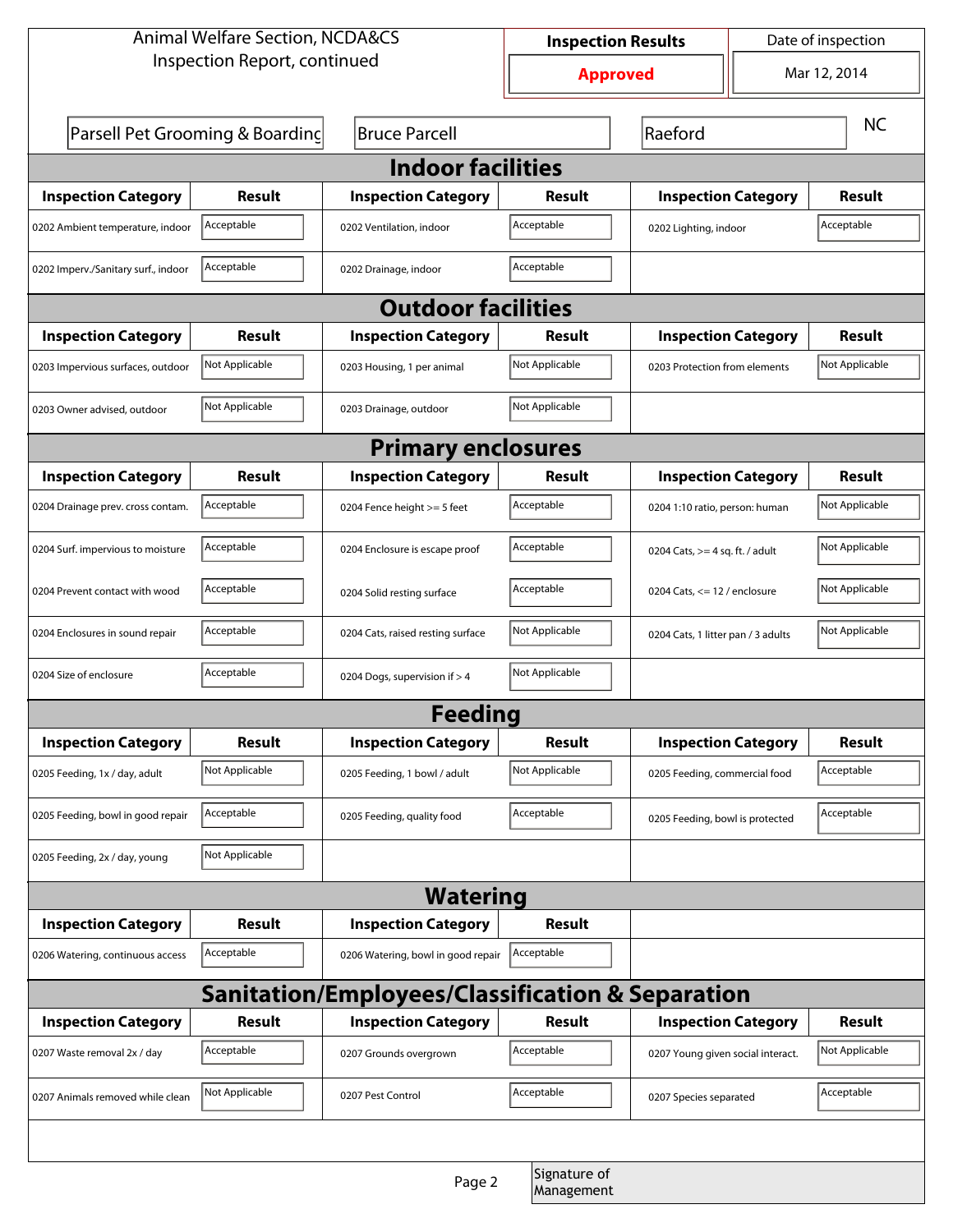| <b>Animal Welfare Section, NCDA&amp;CS</b>                                                                      | Date of inspection<br><b>Inspection Results</b>                                                        |                            |                                                          |  |                |  |  |  |
|-----------------------------------------------------------------------------------------------------------------|--------------------------------------------------------------------------------------------------------|----------------------------|----------------------------------------------------------|--|----------------|--|--|--|
| Inspection Report, continued                                                                                    |                                                                                                        | <b>Approved</b>            |                                                          |  | Mar 12, 2014   |  |  |  |
| Parsell Pet Grooming & Boarding                                                                                 | <b>Bruce Parcell</b>                                                                                   |                            | Raeford                                                  |  | <b>NC</b>      |  |  |  |
| <b>Sanitation/Employees/Classification &amp; Separation (continued)</b>                                         |                                                                                                        |                            |                                                          |  |                |  |  |  |
| <b>Inspection Category</b><br><b>Result</b>                                                                     | <b>Inspection Category</b>                                                                             | Result                     | <b>Inspection Category</b>                               |  | <b>Result</b>  |  |  |  |
| Acceptable<br>0207 Enclosure sanitized 2x / day                                                                 | 0207 Number of employees                                                                               | Acceptable                 | 0207 Isolation area & signage                            |  | Acceptable     |  |  |  |
| Acceptable<br>0207 Method of sanitation                                                                         | 0207 Females in estrus, separated                                                                      | Not Applicable             | 0207 Long term care program                              |  | Not Applicable |  |  |  |
| Acceptable<br>0207 Build./grnds., clean & repair                                                                | 0207 Owner perm, commingling                                                                           | Acceptable                 | 0207 Animals confined                                    |  | Not Applicable |  |  |  |
|                                                                                                                 | 0207 Young with dam                                                                                    | Not Applicable             |                                                          |  |                |  |  |  |
|                                                                                                                 | <b>Veterinary Care</b>                                                                                 |                            |                                                          |  |                |  |  |  |
| <b>Inspection Category</b><br>Result                                                                            | <b>Inspection Category</b>                                                                             | Result                     | <b>Inspection Category</b>                               |  | <b>Result</b>  |  |  |  |
| Acceptable<br>0210 Program of veterinary care                                                                   | 0210 Daily observation of animals                                                                      | Acceptable                 | 0210 Rabies vaccination                                  |  | Acceptable     |  |  |  |
| Acceptable<br>0210 Veterinary care when needed                                                                  |                                                                                                        |                            |                                                          |  |                |  |  |  |
|                                                                                                                 | <b>Vehicles</b>                                                                                        |                            |                                                          |  |                |  |  |  |
| Not Applicable<br>0301 Vehicles mechanically sound                                                              | 0301 Fresh air and ventilation                                                                         | Not Applicable             | 0301 Cargo area clean                                    |  | Not Applicable |  |  |  |
|                                                                                                                 | <b>Primary Enclosure Used in Transportation</b>                                                        |                            |                                                          |  |                |  |  |  |
| <b>Inspection Category</b><br>Result                                                                            | <b>Inspection Category</b>                                                                             | Result                     | <b>Inspection Category</b>                               |  | Result         |  |  |  |
| Not Applicable<br>0302 Construction of enclosure                                                                | 0302 Age and species separated                                                                         | Not Applicable             | 0302 Size of transport enclosure                         |  | Not Applicable |  |  |  |
| Not Applicable<br>0302 Enclosure clean & sanitized                                                              |                                                                                                        |                            |                                                          |  |                |  |  |  |
| <b>Transportation: Food and Water</b>                                                                           |                                                                                                        |                            | <b>Transportation: Care</b>                              |  |                |  |  |  |
| <b>Inspection Category</b><br>Result                                                                            |                                                                                                        |                            | <b>Inspection Category</b>                               |  | <b>Result</b>  |  |  |  |
| Not Applicable<br>0303 Food & water during transport                                                            |                                                                                                        |                            | 0304 Observation of animals                              |  | Not Applicable |  |  |  |
|                                                                                                                 | Narrative Explanation, if needed                                                                       |                            |                                                          |  |                |  |  |  |
| Random inspection performed today, facility is clean and odor free at time of inspection with no animals housed |                                                                                                        |                            |                                                          |  |                |  |  |  |
| in the facility today. Reviewed previous animals' records with no inadequacies noted.                           |                                                                                                        |                            |                                                          |  |                |  |  |  |
|                                                                                                                 |                                                                                                        |                            |                                                          |  |                |  |  |  |
|                                                                                                                 |                                                                                                        |                            |                                                          |  |                |  |  |  |
|                                                                                                                 |                                                                                                        |                            |                                                          |  |                |  |  |  |
|                                                                                                                 |                                                                                                        |                            |                                                          |  |                |  |  |  |
|                                                                                                                 |                                                                                                        |                            |                                                          |  |                |  |  |  |
|                                                                                                                 |                                                                                                        |                            |                                                          |  |                |  |  |  |
| Digital signature of inspector E.Garner<br>(disregard if report has 4 pages)                                    | Digitally signed by E.Garner<br>DN: cn=E.Garner, o=AWS, ou=NCAGR,<br>email=elizabeth.garner@ncagr.gov, |                            | check here if additional pages of narrative are attached |  |                |  |  |  |
|                                                                                                                 | Date: 2014.03.12 11:17:14 -04'00'                                                                      |                            | check here if a euthanasia inspection form is attached   |  |                |  |  |  |
|                                                                                                                 | Page 3                                                                                                 | Signature of<br>Management |                                                          |  |                |  |  |  |